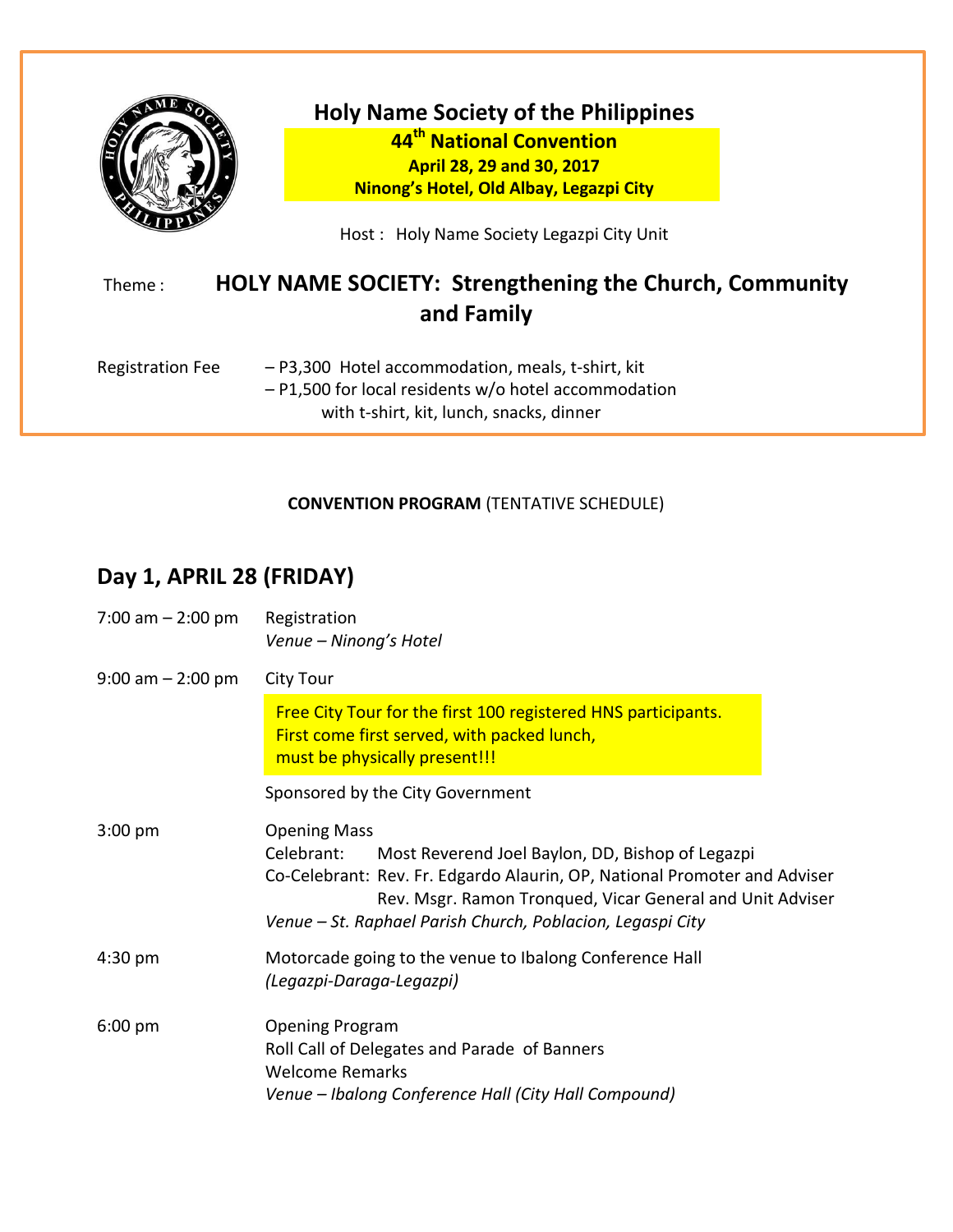| $7:00 \text{ pm}$ | Mayor's Night                      |
|-------------------|------------------------------------|
|                   | Message City Mayor Bro. Noel Rosal |
|                   | Dinner                             |
|                   | Socials                            |
|                   |                                    |

## **Day 2, APRIL 29 (SATURDAY)**

| $6:00$ am $-7:00$ am                 | <b>Breakfast</b><br>Venue - Ninong's Hotel                                                                                                 |                                                                                    |  |
|--------------------------------------|--------------------------------------------------------------------------------------------------------------------------------------------|------------------------------------------------------------------------------------|--|
| $8:00$ am                            | <b>Morning Mass</b><br>Celebrant:<br>Rev. Msgr. Ramon Tronqued, Vicar General and Unit Adviser<br>Venue - Ninong's Hotel Reception Hall    |                                                                                    |  |
| $9:00$ am                            | Snack                                                                                                                                      |                                                                                    |  |
| $9:30$ am $-11:00$ am                | Talk 1<br>Speaker:                                                                                                                         | Rev. Msgr. Ramon Tronqued, VG                                                      |  |
| 11:30 am                             | Lunch                                                                                                                                      |                                                                                    |  |
| 1:00 pm $-2:30$ pm                   | Talk 2<br>Speaker:                                                                                                                         | Rev. Fr. Edgardo Alaurin, OP                                                       |  |
| $3:00 \text{ pm } -4:00 \text{ pm }$ | Speakers:                                                                                                                                  | Talk 3 Topic - Living the Life of Holy Name Society<br><b>Selected Holy Namers</b> |  |
| $4:00$ pm                            | Snacks                                                                                                                                     |                                                                                    |  |
| 4:30 pm $-5:30$ pm                   | <b>Small Group Discussions</b><br><b>General Assembly</b>                                                                                  |                                                                                    |  |
| 7:30 pm                              | Dinner<br>Cultural Night (Emcee - Legazpi)<br><b>Raffle Prizes</b><br>Facilitator - New Pres. / Bro. Albert Loteyro<br><b>Grand Raffle</b> |                                                                                    |  |

## **Day 3, APRIL 30 (SUNDAY)**

- 6:00 am 7:00am Breakfast Venue – Ninong's Hotel
- 7:30 am Pilgrimage to Diocesan Shrine of Our Lady of Salvation, Joroan, Tiwi Pack Snacks